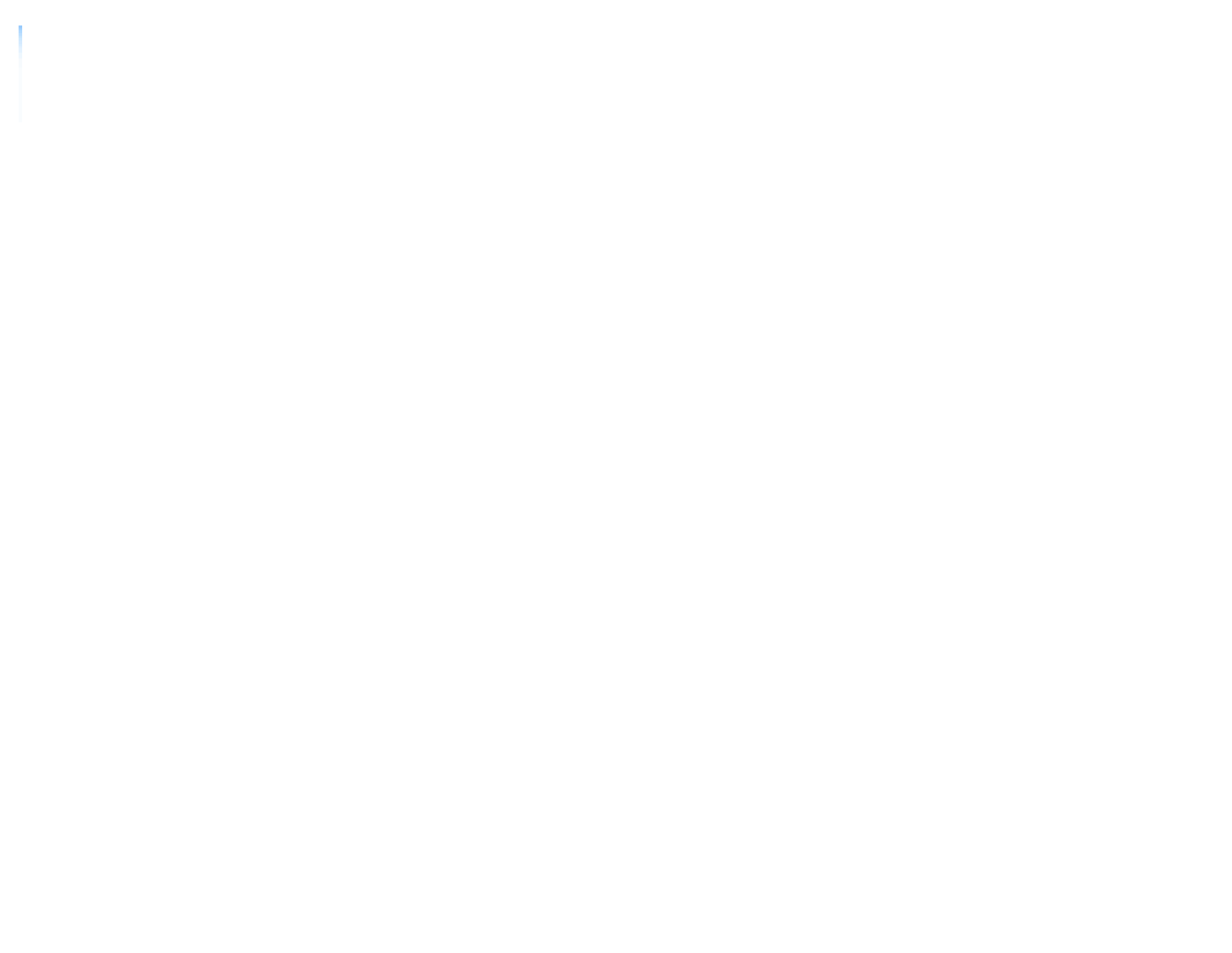| <b>Permit Number</b>                   | <b>Location Address</b>                                  | <b>Issue Date</b> | Owner                    | Phone         | Contractor                        | Phone          | Valuation | Sq Ft       |
|----------------------------------------|----------------------------------------------------------|-------------------|--------------------------|---------------|-----------------------------------|----------------|-----------|-------------|
|                                        | <b>Totals For RES Addition Covered Deck: 1 Permit(s)</b> |                   |                          |               |                                   |                | 34,800    | 0           |
| <b>RES Addition Guest House</b>        |                                                          |                   |                          |               |                                   |                |           |             |
| RADD-10-17-9891                        | 135 VICTORIA PL                                          | 10/20/2017        | Nicole Plummer           |               | <b>OWNER</b>                      |                | 50,000    | 1,879       |
|                                        | <b>Totals For RES Addition Guest House: 1 Permit(s)</b>  |                   |                          |               |                                   |                | 50,000    | 1,879       |
| <b>RES Addition Sunroom</b>            |                                                          |                   |                          |               |                                   |                |           |             |
| RADD-1-17-8896                         | 190 BROOKSHIRE DM                                        | 10/13/2017        | <b>Barry Abshire</b>     | (770)312-7821 | Heritage Builders Inc             | (770)833-0533  | 20,000    | 600         |
|                                        | <b>Totals For RES Addition Sunroom: 1 Permit(s)</b>      |                   |                          |               |                                   |                | 20,000    | 600         |
| <b>RES Demo SFD Fayette</b>            |                                                          |                   |                          |               |                                   |                |           |             |
| RDMO-10-17-9967                        | 160 PINE KNOTT RD                                        | 10/24/2017        | <b>JOHN STERN</b>        |               | owner builder                     |                | 3,400     | $\mathbf 0$ |
|                                        | Totals For RES Demo SFD Fayette : 1 Permit(s)            |                   |                          |               |                                   |                | 3,400     | 0           |
| <b>RES Disaster Assessment Fayette</b> |                                                          |                   |                          |               |                                   |                |           |             |
| RDAR-10-17-9919                        | 314 MCDONOUGH RD                                         | 10/11/2017        | Howard & Maureen Keillor | (770)460-5288 | Howard & Maureen Keillor          | (770)460-5288  | 0         | $\mathbf 0$ |
|                                        | Totals For RES Disaster Assessment Fayette : 1 Permit(s) |                   |                          |               |                                   |                | 0         | 0           |
| <b>RES Enclosure Garage</b>            |                                                          |                   |                          |               |                                   |                |           |             |
| RENC-9-17-9861                         | 160 COUNTRYSIDE DR                                       | 10/06/2017        |                          |               | Jodhua Deyton                     | (770) 789-8870 | 1,800     | 400         |
| RENC-10-17-9971                        | 165 KIMBERLY CT                                          | 10/25/2017        | David Taylor             | (678)360-0944 | vrge R Parker Construction        | (770)866-1805  | 18,337    | 0           |
|                                        | Totals For RES Enclosure Garage : 2 Permit(s)            |                   |                          |               |                                   |                | 20,137    | 400         |
| <b>RES Finish Basement</b>             |                                                          |                   |                          |               |                                   |                |           |             |
| RFIN-9-17-9827                         | 771 GOZA RD                                              | 10/09/2017        | DAVID CRANE              |               | Harvest Construction, Inc.        | (404) 788-0072 | 75,300    | 2,681       |
| RFIN-10-17-9885                        | 185 TROTTERS RDG                                         | 10/23/2017        | <b>STEVE FRANK</b>       |               | ERYTHING CONSTRUCTI (678)618-7153 |                | 100,000   | 2,000       |
|                                        | <b>Totals For RES Finish Basement: 2 Permit(s)</b>       |                   |                          |               |                                   |                | 175,300   | 4,681       |

**RES New Barn**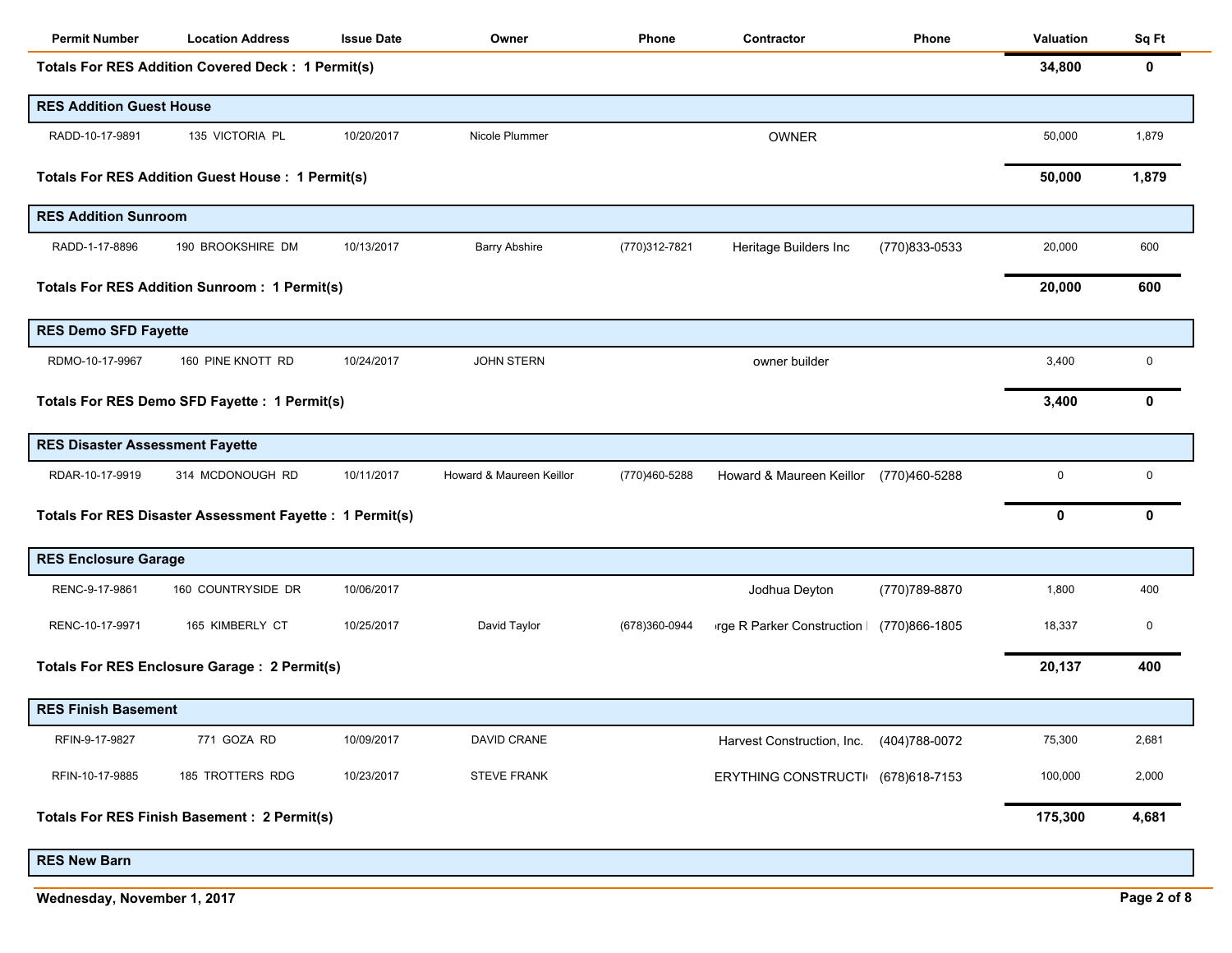| <b>Permit Number</b>              | <b>Location Address</b>                            | <b>Issue Date</b> | Owner                             | Phone          | Contractor                              | Phone          | <b>Valuation</b> | Sq Ft |
|-----------------------------------|----------------------------------------------------|-------------------|-----------------------------------|----------------|-----------------------------------------|----------------|------------------|-------|
| RNEW-10-17-9934                   | WHITEWATER RD PKWY                                 | 10/25/2017        | ROBERT SHOCKLEY                   | (770) 550-5085 | <b>ROBERT SHOCKLEY</b>                  | (770) 550-5085 | 45,000           | 3,882 |
|                                   | Totals For RES New Barn: 1 Permit(s)               |                   |                                   |                |                                         |                | 45,000           | 3,882 |
| <b>RES New Carport</b>            |                                                    |                   |                                   |                |                                         |                |                  |       |
| RNEW-10-17-9887                   | 165 GRINDSTONE WAY                                 | 10/12/2017        | Anthony & Carmela Giacobello      | (678) 371-9384 | nthony & Carmela Giacobel (678)371-3984 |                | 2,686            | 390   |
|                                   | Totals For RES New Carport : 1 Permit(s)           |                   |                                   |                |                                         |                | 2,686            | 390   |
| <b>RES New Pool House</b>         |                                                    |                   |                                   |                |                                         |                |                  |       |
| RNEW-9-17-9840                    | 106 FRESHWATER CT                                  | 10/10/2017        | Royce L. Holsey III               | (404)384-5202  | <b>OWNER</b>                            |                | 80,000           | 1,240 |
|                                   | Totals For RES New Pool House : 1 Permit(s)        |                   |                                   |                |                                         |                | 80,000           | 1,240 |
| <b>RES New Porch/Patio/Screen</b> |                                                    |                   |                                   |                |                                         |                |                  |       |
| RNEW-10-17-9938                   | 350 STONEHAVEN DR                                  | 10/20/2017        | KIMBERLY KAY ANDERSON             |                | <b>T-Square Remodeling</b>              | (770)719-9114  | 27,000           | 304   |
|                                   | Totals For RES New Porch/Patio/Screen: 1 Permit(s) |                   |                                   |                |                                         |                | 27,000           | 304   |
| <b>RES New SFD Brooks</b>         |                                                    |                   |                                   |                |                                         |                |                  |       |
| RNEW-10-17-9912                   | <b>Butler RD</b>                                   | 10/20/2017        | Angelica Chandler                 | (770)328-7366  | Neal Davis Homes, LLC                   | (404) 354-4488 | 400,000          | 6,203 |
|                                   | Totals For RES New SFD Brooks : 1 Permit(s)        |                   |                                   |                |                                         |                | 400,000          | 6,203 |
| <b>RES New SFD Fayette</b>        |                                                    |                   |                                   |                |                                         |                |                  |       |
| RNEW-9-17-9836                    | 285 Navarre Dr DR                                  | 10/02/2017        | .R. Horton-Crown D.R. Horton-Crow | (678)509-0555  | D.R. Horton-Crown, LLC                  | (678) 509-0538 | 200,000          | 4,324 |
| RNEW-9-17-9833                    | 325 NAVARRE DR                                     | 10/02/2017        | .R. Horton-Crown D.R. Horton-Crow | (678) 509-0555 | D.R. Horton-Crown, LLC                  | (678)509-0538  | 200,000          | 5,902 |
| RNEW-9-17-9801                    | 315 Navarre DR                                     | 10/02/2017        | .R. Horton-Crown D.R. Horton-Crow | (678)509-0555  | D.R. Horton-Crown, LLC                  | (678)509-0538  | 200,000          | 7,292 |
| RNEW-9-17-9844                    | 125 COUCH CT                                       | 10/02/2017        | .R. Horton-Crown D.R. Horton-Crow | (678) 509-0555 | D.R. Horton-Crown, LLC                  | (678)509-0538  | 200,000          | 6,418 |
| RNEW-9-17-9846                    | 413 Morgan Mill RD                                 | 10/09/2017        | Neal & Patricia McEwen            | (404)326-0505  | x Tatum Construction Co. I              | (770)616-3631  | 538,000          | 5,618 |
| RNEW-9-17-9866                    | 275 Navarre DR                                     | 10/10/2017        | .R. Horton-Crown D.R. Horton-Crow | (678) 509-0555 | dr horton                               | 470 725-7318   | 150,000          | 3,872 |
| RNEW-10-17-9877                   | 365 NAVARRE DR                                     | 10/10/2017        | .R. Horton-Crown D.R. Horton-Crow | (678) 509-0555 | D.R. Horton-Crown, LLC                  | (678)509-0538  | 200,000          | 5,619 |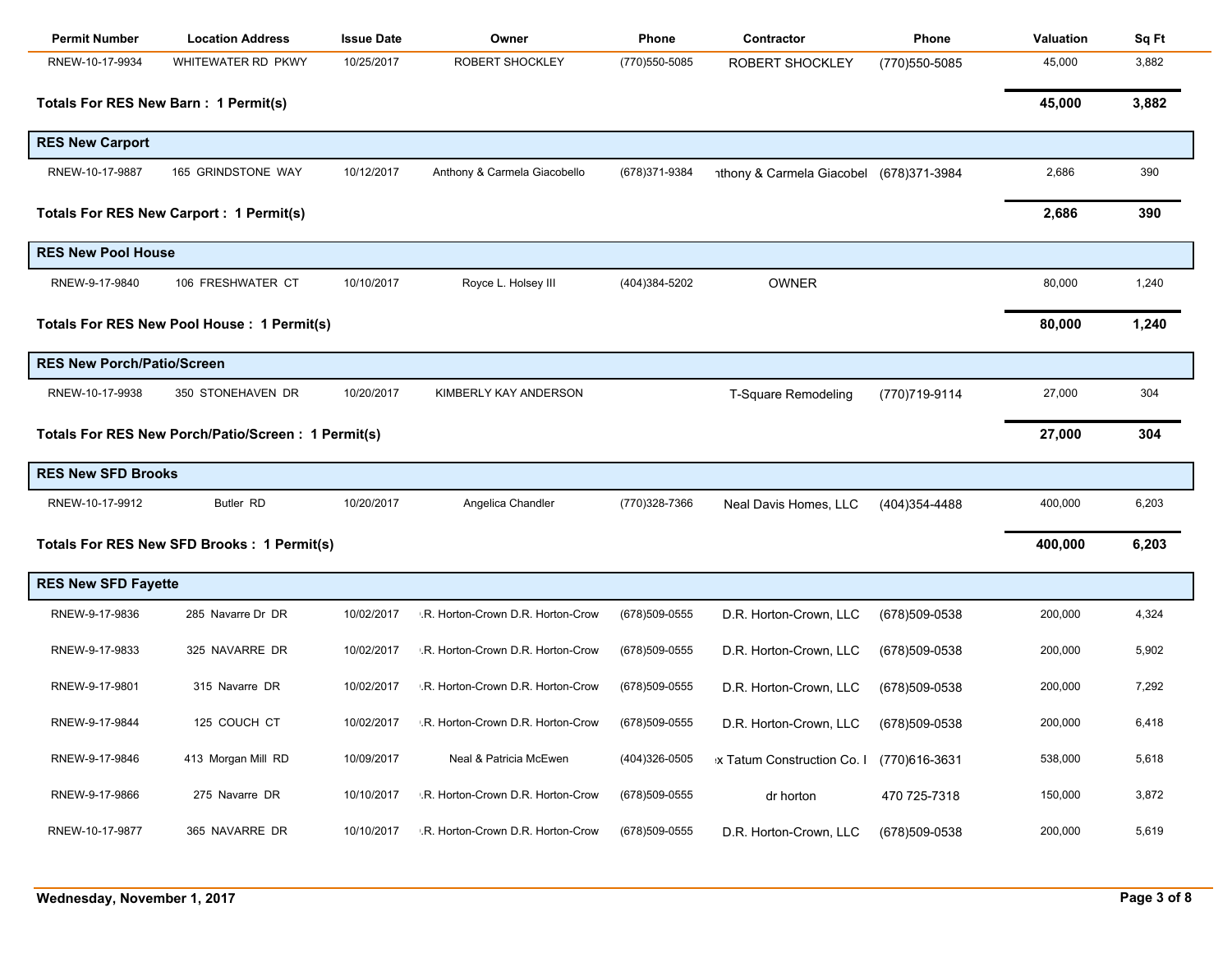| <b>Permit Number</b>                                     | <b>Location Address</b>                       | <b>Issue Date</b> | Owner                               | Phone          | Contractor                                | Phone          | <b>Valuation</b> | Sq Ft   |
|----------------------------------------------------------|-----------------------------------------------|-------------------|-------------------------------------|----------------|-------------------------------------------|----------------|------------------|---------|
| RNEW-10-17-9882                                          | 335 Navarre DR                                | 10/10/2017        | .R. Horton-Crown D.R. Horton-Crow   | (678) 509-0555 | D.R. Horton-Crown, LLC                    | (678)509-0538  | 15,000           | 5,597   |
| RNEW-10-17-9892                                          | 355 NAVARRE DR                                | 10/13/2017        | .R. Horton-Crown D.R. Horton-Crow   | (678) 509-0555 | D.R. Horton-Crown, LLC                    | (678)509-0538  | 150,000          | 5,876   |
| RNEW-8-17-9730                                           | 251 DOGWOOD TR                                | 10/16/2017        | Micheal Harbin                      | (404) 216-3865 | Harvest Construction, Inc.                | (404) 788-0072 | 520,000          | 9,625   |
| RNEW-10-17-9921                                          | 130 SUNFLOWER ST                              | 10/19/2017        | Chris Moody                         | (770) 527-9416 | <b>Liberty Communities LLC</b>            | (770)284-0841  | 275,000          | 6,078   |
| RNEW-10-17-9936                                          | 172 BETSILL RD                                | 10/20/2017        | DONNA O'KELLY                       |                | owner builder                             |                | 65,000           | 1,708   |
| RNEW-10-17-9940                                          | 145 COUCH CT                                  | 10/23/2017        | .R. Horton-Crown D.R. Horton-Crow   | (678) 509-0555 | D.R. Horton-Crown, LLC                    | (678)509-0538  | 150,000          | 5,869   |
| RNEW-10-17-9946                                          | Antioch RD                                    | 10/24/2017        | orest Construction Green Forest Con | (770)359-8280  | reen Forest Construction LL (770)359-8280 |                | 375,000          | 3,496   |
| RNEW-10-17-9941                                          | ANTIOCH RD                                    | 10/24/2017        | orest Construction Green Forest Con | (770)359-8280  | reen Forest Construction LL (770)359-8280 |                | 375,000          | 4,350   |
| RNEW-10-17-9945                                          | ANTIOCH RD                                    | 10/24/2017        | orest Construction Green Forest Con | (770)359-8280  | reen Forest Construction LL (770)359-8280 |                | 375,000          | 4,895   |
| RNEW-10-17-9915                                          | Providence RD                                 | 10/25/2017        | Carl Avrit                          | (770)460-1768  | <b>Carl Avrit</b>                         | (770)460-1768  | 425,000          | 5,879   |
| RNEW-10-17-9972                                          | 235 Elysian DR                                | 10/25/2017        | .R. Horton-Crown D.R. Horton-Crow   | (678) 509-0555 | D.R. Horton-Crown, LLC                    | (678)509-0538  | 200,000          | 4,443   |
| RNEW-10-17-9970                                          | 225 ELYSIAN                                   | 10/25/2017        | .R. Horton-Crown D.R. Horton-Crow   | (678) 509-0555 | D.R. Horton-Crown, LLC                    | (678)509-0538  | 200,000          | 4,682   |
| RNEW-10-17-9874                                          | 110 ELLENS RDG                                | 10/25/2017        | William Lee                         | (570) 242-1157 | Northside Remodeling                      | (404)444-8737  | 350,000          | 6,045   |
| RNEW-10-17-9973                                          | 205 Elysian DR                                | 10/27/2017        | .R. Horton-Crown D.R. Horton-Crow   | (678) 509-0555 | D.R. Horton-Crown, LLC                    | (678)509-0538  | 200,000          | 5,101   |
| RNEW-10-17-9930                                          | 237 Blue Point PKWY                           | 10/31/2017        | New Leaf Homes New Leaf Homes       | (678) 618-1478 | New Leaf Homes, LLC                       | (404) 260-7765 | 265,000          | 4,261   |
| RNEW-10-17-9984                                          | 229 Blue Point PKWY                           | 10/31/2017        | New Leaf Homes New Leaf Homes       | (678) 618-1478 | New Leaf Homes, LLC                       | (404) 260-7765 | 260,000          | 4,468   |
| RNEW-10-17-9928                                          | 233 Blue Point PKWY                           | 10/31/2017        | New Leaf Homes New Leaf Homes       | (678) 618-1478 | New Leaf Homes, LLC                       | (404) 260-7765 | 250,000          | 4,602   |
| RNEW-10-17-9992                                          | 215 ELYSIAN DR                                | 10/31/2017        | .R. Horton-Crown D.R. Horton-Crow   | (678)509-0555  | D.R. Horton-Crown, LLC                    | (678)509-0538  | 200,000          | 3,944   |
|                                                          | Totals For RES New SFD Fayette : 25 Permit(s) |                   |                                     |                |                                           |                | 6,338,000        | 129,964 |
| <b>RES Notice of Violation Fayette</b>                   |                                               |                   |                                     |                |                                           |                |                  |         |
| RNOV-10-17-10002                                         | 866 HOOD RD                                   | 10/30/2017        | coran, Danette M Corcoran, Danette  |                | Corcoran, Danette M                       |                | $\mathbf 0$      | 0       |
| Totals For RES Notice of Violation Fayette : 1 Permit(s) |                                               |                   |                                     |                |                                           | 0              | 0                |         |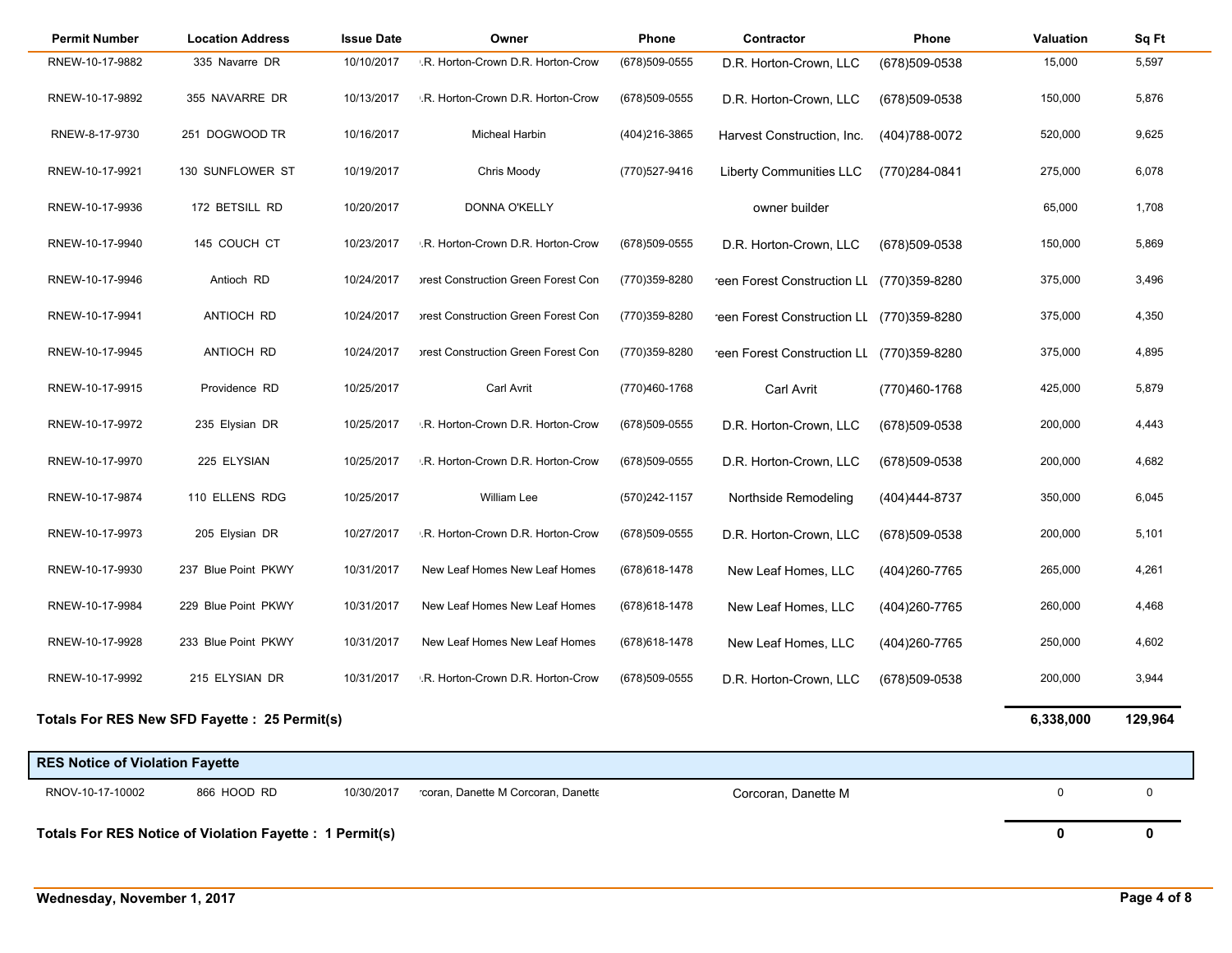| <b>Permit Number</b>              | <b>Location Address</b>                                      | <b>Issue Date</b> | Owner                     | Phone          | Contractor                               | Phone         | <b>Valuation</b> | Sq Ft |
|-----------------------------------|--------------------------------------------------------------|-------------------|---------------------------|----------------|------------------------------------------|---------------|------------------|-------|
| <b>RES Pool New-Fayette</b>       |                                                              |                   |                           |                |                                          |               |                  |       |
| RPOL-9-17-9856                    | 290 SIDNEY LN                                                | 10/03/2017        | Andy Barlow               | (361)443-1997  | Innovative Pool and Spa                  | (770)487-9618 | 84,475           | 0     |
| RPOL-10-17-9895                   | 105 JERICHO LN                                               | 10/12/2017        |                           |                | OWNER                                    |               | 42,000           | 0     |
| RPOL-9-17-9863                    | 180 PLATINUM RDG                                             | 10/13/2017        | Kurt Johnson              | (678) 595-0469 | Innovative Pool and Spa                  | (770)487-9618 | 77,050           | 0     |
| RPOL-10-17-9913                   | 205 DIAMOND POINTE                                           | 10/16/2017        | David Harvey              | (904)465-5925  | Dependable Pools Service                 | (770)502-9189 | 114,000          | 0     |
| RPOL-10-17-9942                   | 141 BROOKSIDE LN                                             | 10/30/2017        | <b>TERRI INGRAM</b>       |                | LLTOP POOLS & SPAS, IN                   | (770)471-3889 | 38,000           | 0     |
| RPOL-10-17-9944                   | 130 OMIN RD                                                  | 10/30/2017        | <b>RICK DELOACH</b>       |                | Hilltop Pools & Spas                     | (770)471-3889 | 30,000           | 0     |
|                                   | Totals For RES Pool New-Fayette : 6 Permit(s)                |                   |                           |                |                                          |               | 385,525          | 0     |
|                                   | <b>RES Renov Remodel Auxiliary Building</b>                  |                   |                           |                |                                          |               |                  |       |
| RREN-9-17-9814                    | 299 EBENEZER CHURCH RD                                       | 10/10/2017        | Aramis Alvarez            | (404) 822-9313 | Aramis Alvarez                           | (404)822-9313 | 3,500            | 700   |
|                                   | Totals For RES Renov Remodel Auxiliary Building: 1 Permit(s) |                   |                           |                |                                          |               | 3,500            | 700   |
| <b>RES Renov Remodel Basement</b> |                                                              |                   |                           |                |                                          |               |                  |       |
| RREN-10-17-9904                   | 140 BEL-AIRE LOOP                                            | 10/19/2017        | Jaynice and John Moreland | (404) 790-9501 | <b>OWNER</b>                             |               | 74,000           | 1,925 |
|                                   | Totals For RES Renov Remodel Basement : 1 Permit(s)          |                   |                           |                |                                          |               | 74,000           | 1,925 |
|                                   | <b>RES Renov Remodel Interior Space</b>                      |                   |                           |                |                                          |               |                  |       |
| RREN-9-17-9851                    | 130 ZOIE CT                                                  | 10/12/2017        | Czap William              | (678) 972-6736 | Scott Boldt                              | (770)345-8279 | 12,449           | 106   |
| RREN-10-17-9975                   | 130 INVERNESS SHORES DR                                      | 10/31/2017        | Frank & Amy Kicklighter   | 678) 817-9474  | ird & Associates Remodelin               | (770)461-8418 | 45,000           | 196   |
|                                   | Totals For RES Renov Remodel Interior Space : 2 Permit(s)    |                   |                           |                |                                          |               | 57,449           | 302   |
| RES Repair Garage-Disaster        |                                                              |                   |                           |                |                                          |               |                  |       |
| RRRP-10-17-9894                   | 240 OLD FARM RD                                              | 10/16/2017        | <b>DON LANIER</b>         |                | Mitchell Contracting Compa (404)392-9031 |               | 40,000           | 448   |
|                                   | Totals For RES Repair Garage-Disaster: 1 Permit(s)           |                   |                           |                |                                          |               | 40,000           | 448   |
| <b>RES ReRoof Roof</b>            |                                                              |                   |                           |                |                                          |               |                  |       |
|                                   |                                                              |                   |                           |                |                                          |               |                  |       |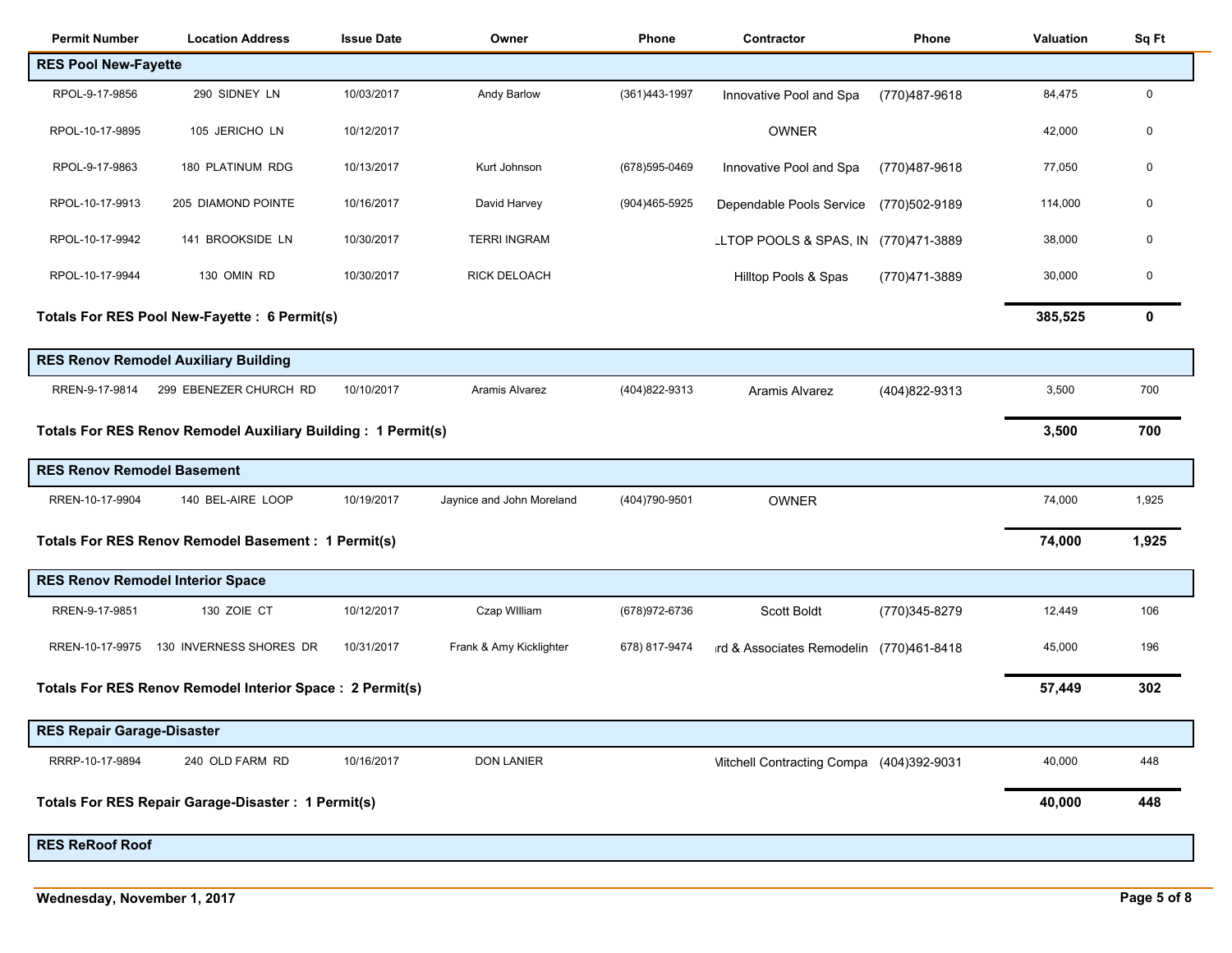| <b>Permit Number</b>                      | <b>Location Address</b>                                              | <b>Issue Date</b> | Owner                  | Phone          | Contractor                               | <b>Phone</b>  | Valuation | Sq Ft       |
|-------------------------------------------|----------------------------------------------------------------------|-------------------|------------------------|----------------|------------------------------------------|---------------|-----------|-------------|
| RSRR-10-17-9925                           | 1382 ANTIOCH RD                                                      | 10/18/2017        | Rholda Bergen          | (770)487-7353  | Matt Bergen                              | (678)468-4293 | 8,000     | 0           |
|                                           | Totals For RES ReRoof Roof: 1 Permit(s)                              |                   |                        |                |                                          |               | 8,000     | 0           |
|                                           | RES Stand Alone E Cabling / Panel Work                               |                   |                        |                |                                          |               |           |             |
| RSAE-10-17-9881                           | 185 BENTLEY WAY                                                      | 10/09/2017        | <b>FRANCYS BROCK</b>   |                | Estes Heating & Air                      | (404)366-0509 | 3,050     | 0           |
|                                           | Totals For RES Stand Alone E Cabling / Panel Work: 1 Permit(s)       |                   |                        |                |                                          |               | 3,050     | 0           |
|                                           | <b>RES Stand Alone E Generator/Xfer Switch</b>                       |                   |                        |                |                                          |               |           |             |
| RSAE-10-17-9963                           | 130 OMIN RD                                                          | 10/26/2017        | <b>RICK DELOACH</b>    |                | kins Generator Sales & Ser (770)251-9765 |               | 8,955     | 0           |
| RSAE-10-17-9964                           | 622 EBENEZER RD                                                      | 10/26/2017        | <b>TOM BUSEY</b>       |                | kins Generator Sales & Ser (770)251-9765 |               | 29,702    | 0           |
| RSAE-10-17-9965                           | 340 ROYAL RIDGE WAY                                                  | 10/26/2017        | Pamela Wynn            | (470) 259-6297 | kins Generator Sales & Ser (770)251-9765 |               | 5,900     | $\Omega$    |
|                                           | Totals For RES Stand Alone E Generator/Xfer Switch : 3 Permit(s)     |                   |                        |                |                                          |               | 44,557    | 0           |
|                                           | RES Stand Alone E Panel / Meterbase Upgrade                          |                   |                        |                |                                          |               |           |             |
| RSAE-10-17-9900                           | 315 HUCKABY RD                                                       | 10/11/2017        | <b>KENNETH DOROUGH</b> |                | CONSTRUCTION SOLUT                       |               | 8,581     | 0           |
|                                           | Totals For RES Stand Alone E Panel / Meterbase Upgrade : 1 Permit(s) |                   |                        |                |                                          |               | 8,581     | 0           |
| <b>RES Stand Alone E Septic Lift Pump</b> |                                                                      |                   |                        |                |                                          |               |           |             |
| RSAE-10-17-9916                           | 630 ST CHARLES PL                                                    | 10/12/2017        | Mohamad & Lynn Kassem  | 770) 722-1594  | Scales Elec. Service                     | (770)328-0360 | 500       | 0           |
|                                           | Totals For RES Stand Alone E Septic Lift Pump : 1 Permit(s)          |                   |                        |                |                                          |               | 500       | 0           |
|                                           | <b>RES Stand Alone E Service Reconnect / Evaluation</b>              |                   |                        |                |                                          |               |           |             |
| RSAE-10-17-9890                           | 190 ASHLAND WAY                                                      | 10/05/2017        |                        |                | <b>OWNER</b>                             |               | 100       | $\mathbf 0$ |
| Permit(s)                                 | Totals For RES Stand Alone E Service Reconnect / Evaluation: 1       |                   |                        |                |                                          |               | 100       | 0           |
| <b>RES Stand Alone E Service Upgrade</b>  |                                                                      |                   |                        |                |                                          |               |           |             |
| RSAE-10-17-9980                           | 215 STONERIDGE WAY                                                   | 10/31/2017        | Karen Palazzolo        | (678) 523-3631 | <b>Mister Sparky</b>                     | (770)422-3400 | 7,000     | $\pmb{0}$   |
|                                           | Totals For RES Stand Alone E Service Upgrade : 1 Permit(s)           |                   |                        |                |                                          |               | 7,000     | 0           |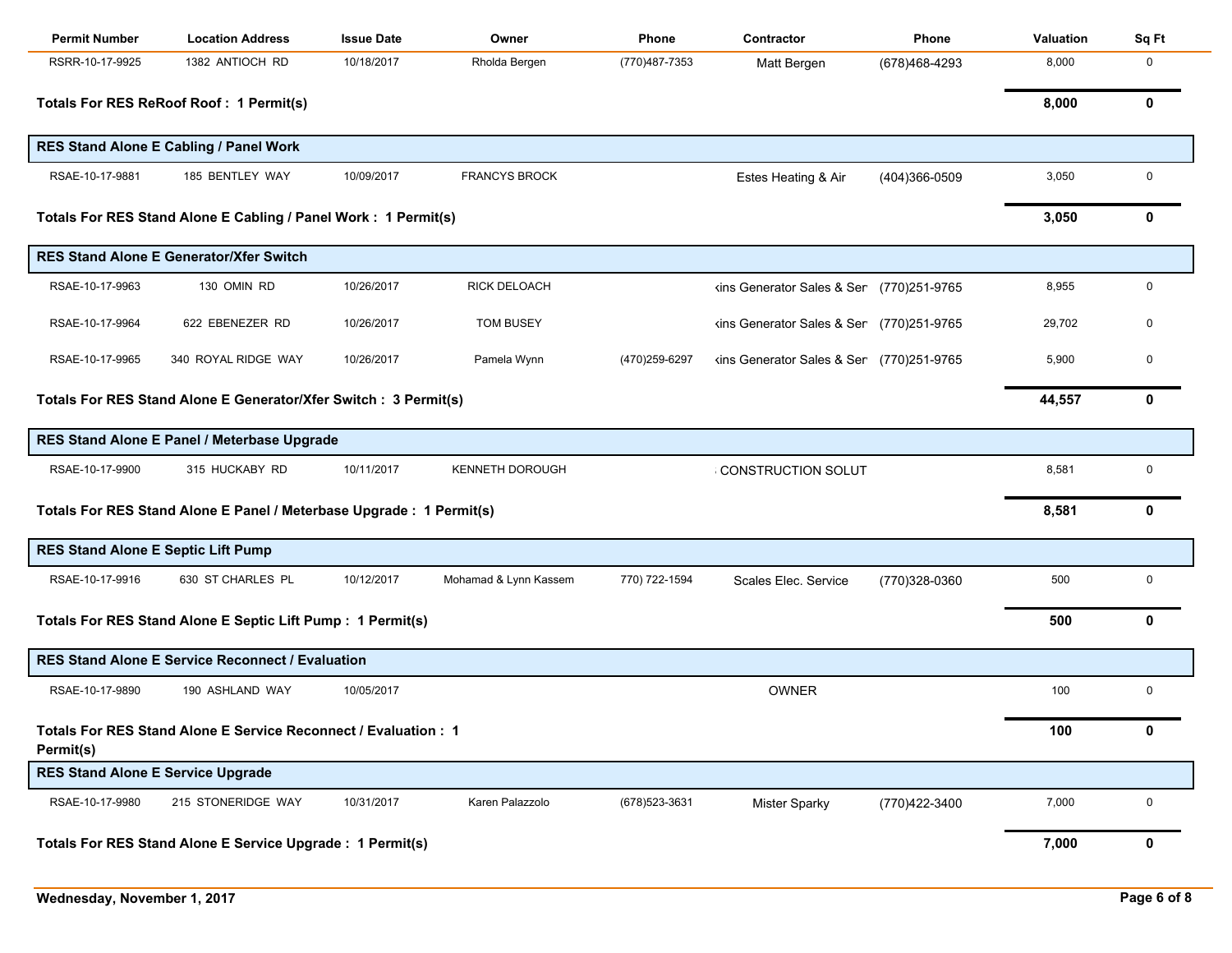| <b>Permit Number</b>                   | <b>Location Address</b>                                  | <b>Issue Date</b> | Owner                   | Phone             | Contractor                              | Phone          | Valuation | Sq Ft       |
|----------------------------------------|----------------------------------------------------------|-------------------|-------------------------|-------------------|-----------------------------------------|----------------|-----------|-------------|
| <b>RES Stand Alone M Gasline - New</b> |                                                          |                   |                         |                   |                                         |                |           |             |
| RSAM-10-17-9875                        | 122 SWANSON RD                                           | 10/03/2017        | <b>TIM INGLE</b>        |                   | Spalding Gas                            | (770) 228-8484 | 2,500     | $\mathbf 0$ |
| RSAM-10-17-9879                        | <b>BUTLER RD</b>                                         | 10/04/2017        | <b>RICHARD BURKE</b>    |                   | Spalding Gas                            | (770)228-8484  | 10,000    | $\mathbf 0$ |
|                                        | Totals For RES Stand Alone M Gasline - New : 2 Permit(s) |                   |                         |                   |                                         |                | 12,500    | $\mathbf 0$ |
|                                        | <b>RES Stand Alone M HVAC - Replacement</b>              |                   |                         |                   |                                         |                |           |             |
| RSAM-10-17-9876                        | 130 CAMILLA CT                                           | 10/03/2017        | <b>CHESTER FULLER</b>   |                   | CoolRay Heating & Cooling (770)421-8400 |                | 4,114     | $\mathsf 0$ |
| RSAM-10-17-9898                        | 1405 REDWINE RD                                          | 10/05/2017        | <b>MARJORIE HANDLEY</b> |                   | CoolRay Heating & Cooling               | (770)421-8400  | 15,156    | 0           |
| RSAM-10-17-9889                        | 165 HUNTERS GLN                                          | 10/06/2017        | ANGIE MCDANIEL          |                   | Reliable Heating & Air LLC              | (770)594-9969  | 6,100     | $\mathbf 0$ |
| RSAM-10-17-9903                        | 270 HUIET DR                                             | 10/10/2017        | MARYANN WHITEHEAD       |                   | ABETTER HEATING & AIR                   | (770)603-9193  | 6,542     | 0           |
| RSAM-10-17-9906                        | 150 HORSESHOE CIR                                        | 10/10/2017        | <b>CHRISTINE HEBERT</b> |                   | ABETTER HEATING & AIR (770)603-9193     |                | 9,526     | 0           |
| RSAM-10-17-9923                        | 122 OMIN RD                                              | 10/12/2017        | Steven Ledford          | (678) 525-8744    | Reliable Heating & Air, INC.            | (678) 572-5536 | 6,124     | 0           |
| RSAM-10-17-9927                        | 120 FELTON CT                                            | 10/13/2017        | Mr & Mrs Johnson        | (404)461-1490     | Reliable Heating & Air LLC              | (770)594-9969  | 5,241     | $\mathbf 0$ |
| RSAM-10-17-9888                        | 145 THISTLEWOOD LN                                       | 10/18/2017        | RONALD ISRAEL           |                   | <b>Trinity Air</b>                      | (770)486-1919  | 5,454     | 0           |
| RSAM-10-17-9917                        | 280 KARI GLEN DR                                         | 10/18/2017        | Nan Rowell              | (404) 557-5034    | <b>Trinity Air</b>                      | (770)486-1919  | 3,800     | 0           |
| RSAM-10-17-9924                        | 692 BROOKS WOOLSEY RD                                    | 10/18/2017        | Frank Kube              |                   | <b>Trinity Air</b>                      | (770)486-1919  | 4,256     | 0           |
| RSAM-10-17-9914                        | 2 Frenwood DR                                            | 10/18/2017        | <b>Ruth Davis</b>       | (770)460-2126     | <b>Trinity Air</b>                      | (770)486-1919  | 6,882     | 0           |
| RSAM-10-17-9954                        | 140 COLONY PT                                            | 10/23/2017        | Mark & Mindy Bredahl    | (770)631-6769     | <b>Trinity Air</b>                      | (770)486-1919  | 4,450     | 0           |
| RSAM-6-17-9493                         | 140 MONARCH DR                                           | 10/25/2017        | David Irwin             | (310)995-8424     | Alley's Heating & Air                   | (770)296-2519  | $\pmb{0}$ | 0           |
| RSAM-10-17-9987                        | 1122 HOOD RD                                             | 10/27/2017        | ROBERT E JONES          |                   | Ferguson Htg& A/C                       | (404) 763-3240 | 14,679    | 0           |
| RSAM-10-17-9997                        | 2317 HIGHWAY 92                                          | 10/27/2017        | KATHLEEN HAYES          |                   | edbetter Heating and Coolir             |                | 5,000     | 0           |
| RSAM-10-17-10001                       | 135 KALISPELL DR                                         | 10/30/2017        | <b>Rastus Gates</b>     | (678) 524-4916    | Reliable Heating & Air, INC.            | (678) 572-5536 | 12,952    | $\mathbf 0$ |
| RSAM-10-17-9985                        | 170 BROOKWOOD LN                                         | 10/31/2017        | <b>Martin Hopkins</b>   | $(910)261 - 1605$ | Reliable Heating & Air LLC              | (770)594-9969  | 6,100     | 0           |